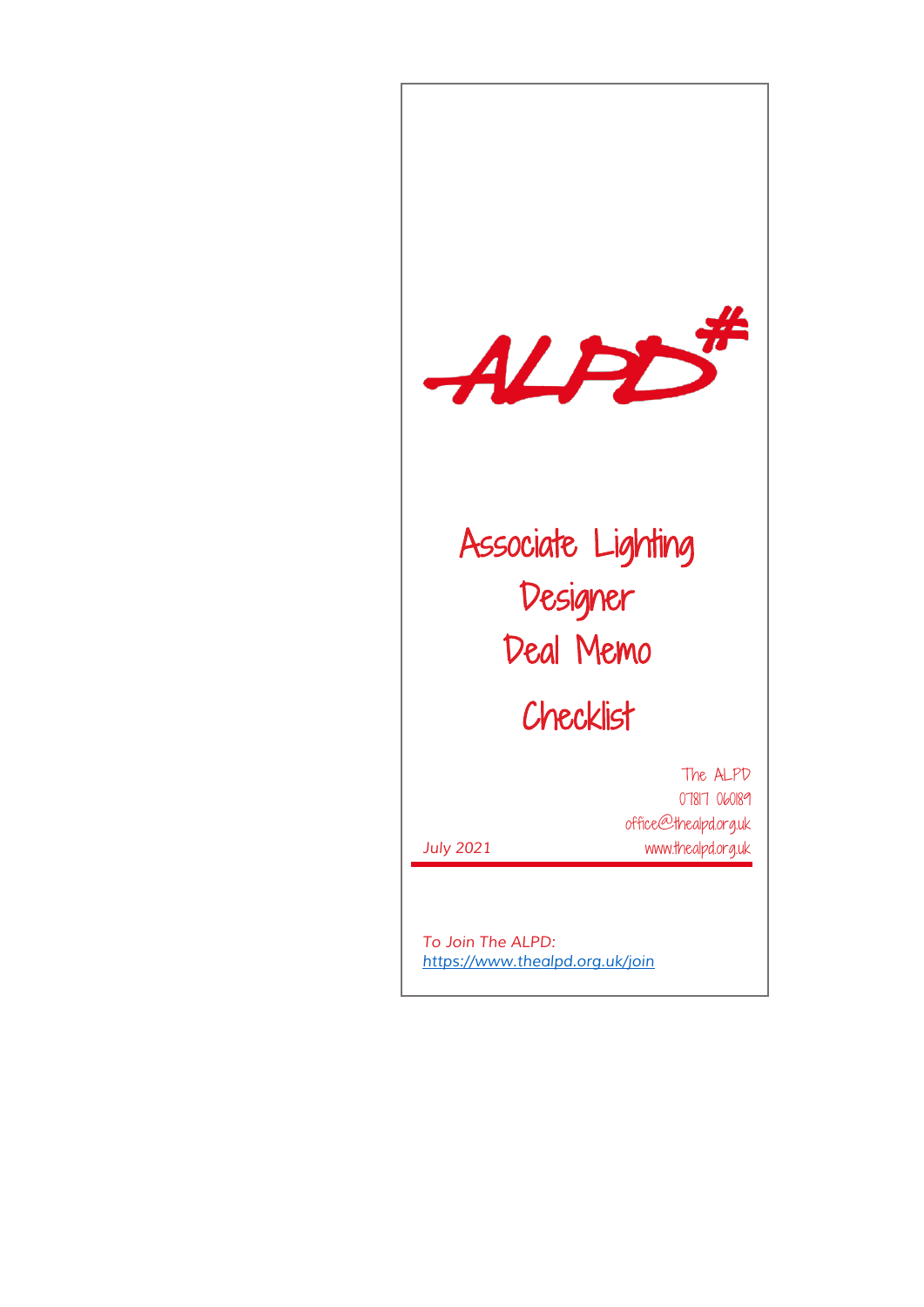

# **Introduction**

*The purpose of this document is to be a check list to encourage best practice in agreeing appropriate contracts. It should be read in conjunction with the ALPD Producer's Guide*

#### # Deal Memo

*A deal memo is a legally binding document that should be agreed between the Client (e.g. production manager/producer) and the Associate Lighting Designer before any work commences.* 

*At a minimum it should state the following:*

# 1 # Contracts, Payment Terms

- *1.1 The role and tasks the associate is expected to fulfil should be outlined in the contract*
- *1.2 The copyright of the lighting design and any contributions made by the associate, rests with the lighting designer.*
- *1.3 The total fee payable should be specified in the contract.*
- *1.4 The Payment schedule & PO numbers must be agreed.*
- *1.5 It should state who is your line manager and who is responsible for budget decisions.*
- *1.6 Travel expenses and the method of repayment should be agreed in advance.*
- *1.7 VAT and Tax liabilities where applicable should be outlined in the contract.*
- *1.8 All bank charges and currency conversions shall be paid by the producer allowing the full fee agreed to be paid to the Associate Lighting Designer.*
- *1.9 In the event that the Producer commits a material breach of any term of the agreement and*  fails to remedy that breach within 14 days of being notified, the Associate Lighting Designer *may terminate the agreement without affecting any other rights under the agreement which will remain in force.*

# 2 # Dates:

*Dates of attendance should be agreed in advance and put in writing to include the following:*

- *2.1 Key dates, including exclusivity dates, load in, load out, opening night, travel and rest days.*
- *2.2 Allocation of prep days; to include the number of Pre-Production days, Paperwork days and Hire Shop days.*
- *2.3 Additional unforeseen dates should be agreed in writing when they are known.*

# 3 # Hours of work

- *3.1 The normal period of work should not exceed 13 hours to include 2 one-hour meal breaks.*
- *3.2 It is normal to take a 11-hour overnight break.*

### 4 # Risk Assessments/Safety and Insurance*:*

- *4.1 All Risk Assessments / Method Statements should be made available to the Production Electrician with enough time for them to read and respond with questions or changes.*
- *4.2 It must be agreed who is responsible for the insurance of:*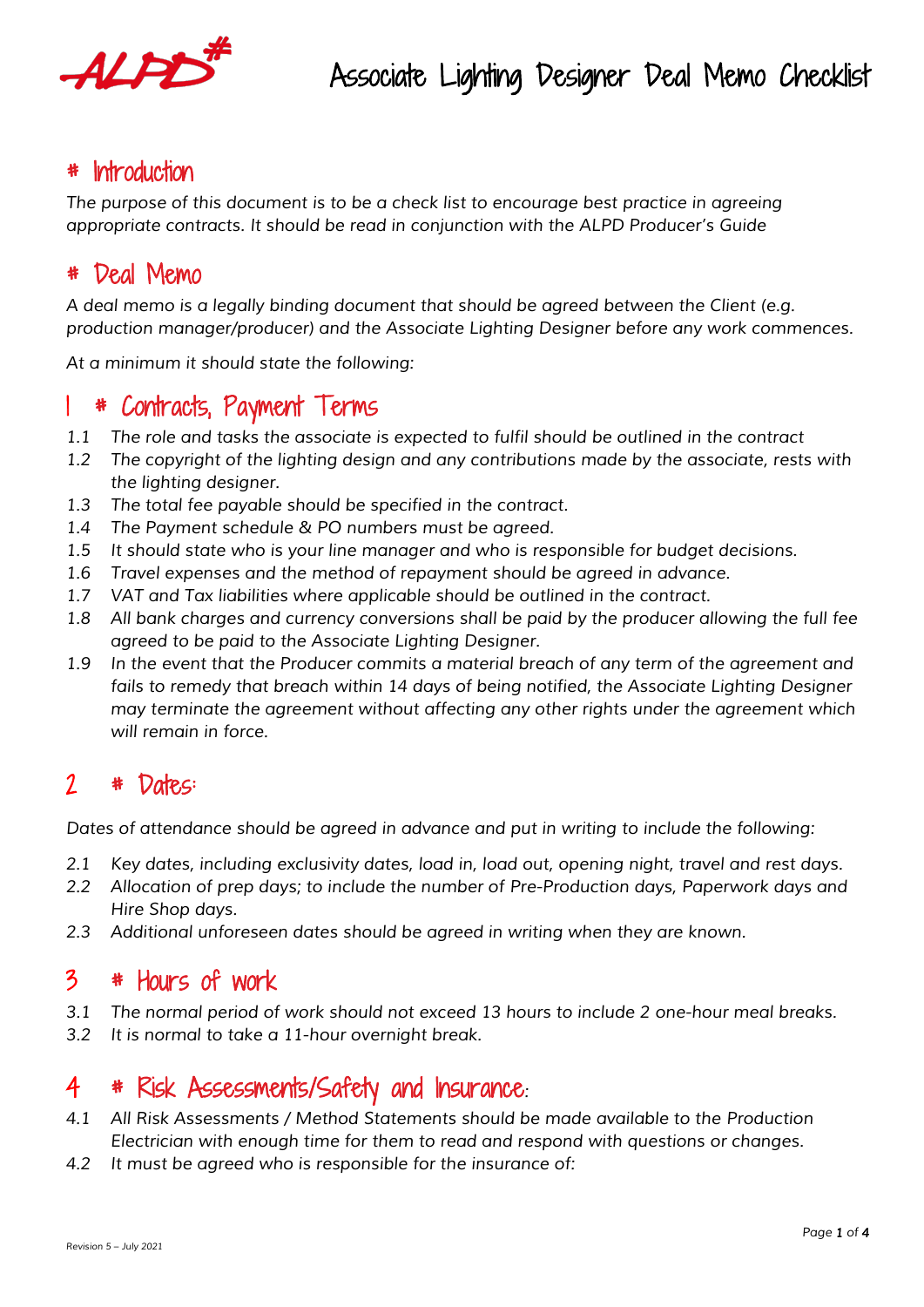

- *Personal injury whilst on site*
- *Illness and health whilst overseas*
- *Travel insurance*
- *Personal possessions from the theatre or accommodation or while traveling,*
- *Essential equipment and tools owned by the Associate Lighting Designer for use on the production*

## 5 # Travel and Expenses

- *5.1 Travel days will be charged at a full day rate unless under 6 hours when a half day will be charged.*
- *5.2 Travel costs must be reimbursed if the theatre, rehearsal space, warehouse or hire company is over 20 miles from the Associate Lighting Designer's place of residence.*
- *5.3 All transfers to and from airports and railway stations ill be reimbursed.*
- *5.4 Mileage is charged at the rate set by HMRC*
- *5.5 Parking cost when needed should be agreed in advance.*
- *5.6 The standard of travel for air travel is:*
	- *0-4 hours Economy*
	- *4-8 hours Premium Economy*
	- *Over 8 hours Business*
- *5.7 If international travel is required, any working visas or travel documents in accordance with the country's visa and entry rules should be arranged in advance by the producer and any costs of this should be paid.*

## 6 # Accommodation and Subsistence

- *6.1 Overnight accommodation should be agreed if the place of work is more than 20 miles from the Associate Lighting Designer's home.*
- *6.2 Where an overnight stay is required a per diem should be paid no less than that paid to other members of the production team.*
- *6.3 Accommodation details including the hotel standard should be agreed and should be no less than other members of the production team.*
- *6.4 The daily Subsistence amount for days away from home including travel days should be agreed*
- *6.5 High speed Wi-Fi should be provided.*

# 7 # Staffing Approval

*Where the Associate Lighting Designer is required to attend additional venues to re-mount the Lighting Design, either on tour or as a one-off transfer of the show, the contract should additionally state:*

- *7.1 A fee, based on the number of days attendance required, of no less than any other member of the lighting team.*
- *7.2 Travel, accommodation, and subsistence payments all to be in line with other members of the production team.*
- *7.3 The person(s) responsible for providing plans of new venues, with the set and any adjustments in place, showing FOH and other lighting positions.*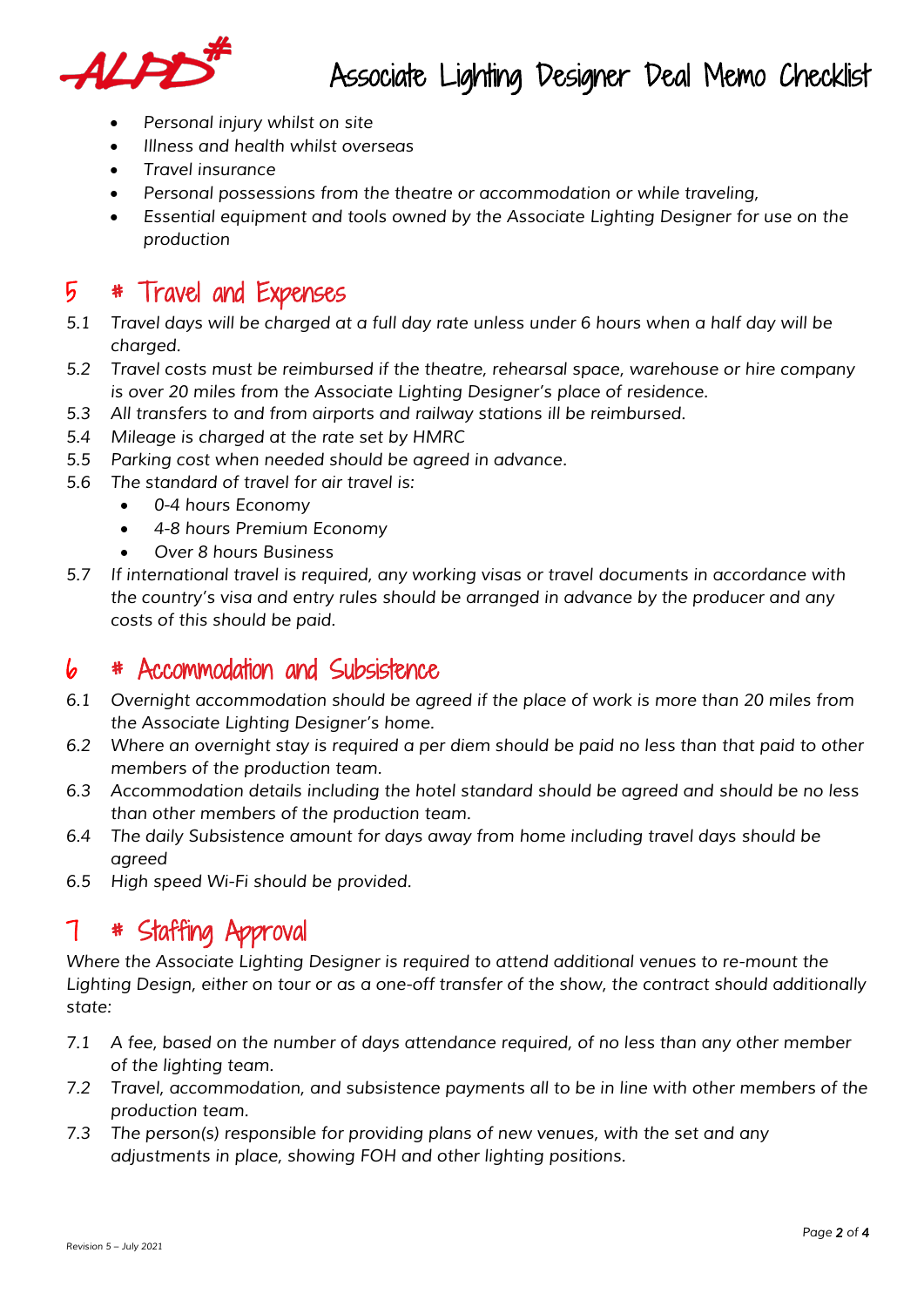

*7.4 Any changes made to the original lighting design should be agreed by and remains under the copyright of the lighting designer.*

#### 8 # Archive Material

- *8.1 The Associate Lighting Designer will be given permission to make their own video and take still photographs for personal use and for their own records of all rehearsals and dress rehearsals.*
- *8.2 The producer must make an agreement for recording of rehearsals with the Photographer, Director, Cast and Orchestra at the time they are engaged by the Producer.*
- *8.3 Any recordings made are solely for production team use. Further exploitation for public access must be subject to a separate agreement.*

## 9 # Programme Credit

*9.1 The Associate Lighting Designer must be credited in programmes.*

#### 10 # Tickets

- *10.1 The Associate Lighting Designer will be provided with a minimum of one seat to all previews and the opening night performance, and to performances during the run as necessary.*
- *10.2 Preview and opening night guest tickets, staff discounts and complimentary tickets will be offered on a par to those offered to other members of the production team and the company.*

#### 11 # Access and Information

#### *The Producer shall provide*

- *11.1 Office or workshop space as required*
- *11.2 Access to adequate clean toilet and hand washing facilities available at all times.*
- *11.3 A safe place to lock personal belongings.*
- *11.4 Internet access at any workspace within the theatre and at the production desk.*
- *11.5 Necessary security codes and passes to access backstage areas as required.*
- *11.6 Inclusion of the Associate Lighting Designer in all email circulation lists for schedules, production meetings, rehearsal notes and show reports.*
- *11.7 Drinking water must be accessible and available at all times.*
- *11.8 Copies of social media policies, drug & alcohol policies, equal opportunities, and harassment policies.*

## 12 # Cancellation and Late Payment Clauses

- *12.1 Cancellation of a confirmed booking (in writing) with less than 2 weeks' notice the full amount of the agreed work must be paid.*
- *12.2 In the event of cancellation of a confirmed booking with more than 2 weeks' notice 50% of the full amount of the agreed work must be paid.*
- *12.3 Alteration of a call with less than 48 hours' notice will incur a cancellation fee.*
- *12.4 Terms for Late Payments should be agreed in the Deal Memo.*